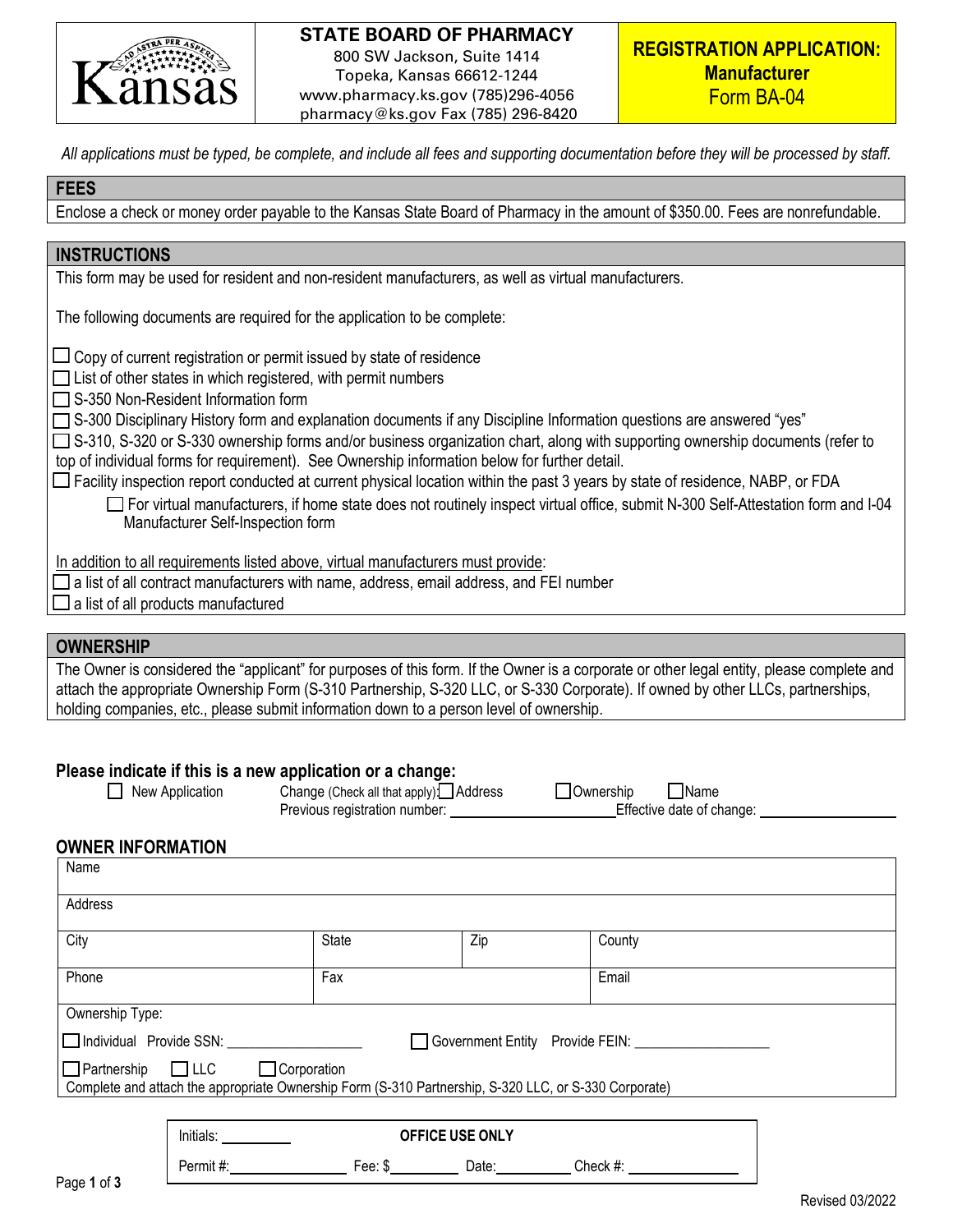

# **STATE BOARD OF PHARMACY**

800 SW Jackson, Suite 1414 Topeka, Kansas 66612-1244 www.pharmacy.ks.gov (785)296-4056 pharmacy@ks.gov Fax (785) 296-8420

## **MANUFACTURING FACILITY/OFFICE INFORMATION**

| Trade/Business Name (printed on license)                                                                                                                                                                                                                                                                                                                                                                                                                                                                                                        |                                                                                                                   |                  | Hours of Operation |                                                                                                                                                                                                                                                                                                                                                                 |
|-------------------------------------------------------------------------------------------------------------------------------------------------------------------------------------------------------------------------------------------------------------------------------------------------------------------------------------------------------------------------------------------------------------------------------------------------------------------------------------------------------------------------------------------------|-------------------------------------------------------------------------------------------------------------------|------------------|--------------------|-----------------------------------------------------------------------------------------------------------------------------------------------------------------------------------------------------------------------------------------------------------------------------------------------------------------------------------------------------------------|
| Physical Address (non-residential)                                                                                                                                                                                                                                                                                                                                                                                                                                                                                                              |                                                                                                                   |                  |                    |                                                                                                                                                                                                                                                                                                                                                                 |
| City                                                                                                                                                                                                                                                                                                                                                                                                                                                                                                                                            | State                                                                                                             | Zip              |                    | County                                                                                                                                                                                                                                                                                                                                                          |
| Phone                                                                                                                                                                                                                                                                                                                                                                                                                                                                                                                                           | Fax                                                                                                               |                  |                    | Email                                                                                                                                                                                                                                                                                                                                                           |
| Designate where all formal correspondence, notices, and renewals should be sent:<br>Owner                                                                                                                                                                                                                                                                                                                                                                                                                                                       | Physical Location                                                                                                 | Authorized Agent |                    |                                                                                                                                                                                                                                                                                                                                                                 |
| <b>DESIGNATED REPRESENTATIVE INFORMATION</b> (This should be an individual preferably at the facility)<br>Title<br>Name                                                                                                                                                                                                                                                                                                                                                                                                                         |                                                                                                                   |                  |                    |                                                                                                                                                                                                                                                                                                                                                                 |
| Address                                                                                                                                                                                                                                                                                                                                                                                                                                                                                                                                         |                                                                                                                   |                  |                    |                                                                                                                                                                                                                                                                                                                                                                 |
| City                                                                                                                                                                                                                                                                                                                                                                                                                                                                                                                                            | State                                                                                                             | Zip              |                    | County                                                                                                                                                                                                                                                                                                                                                          |
| Phone                                                                                                                                                                                                                                                                                                                                                                                                                                                                                                                                           | Fax                                                                                                               |                  |                    | Email                                                                                                                                                                                                                                                                                                                                                           |
| <b>DRUG SCHEDULES</b> (Check all that apply)<br>Legend drugs<br>Schedule III narcotic<br>Controlled substances<br>Schedule III non-narcotic<br>Nonprescription drugs<br>Schedule IV<br>Schedule II narcotic<br>Schedule V (includes pseudoephedrine, ephedrine)<br>Schedule II non-narcotic<br>Other: __________________<br>If you selected any Drug Schedules above, please provide either:<br>□ A copy of the current DEA Registration<br>Current DEA Registration Number _______________________________Expiration Date ____________________ |                                                                                                                   |                  |                    |                                                                                                                                                                                                                                                                                                                                                                 |
| $\Box$ Yes $\Box$ No Is the applicant currently registered with the FDA?<br>If yes, provide your FDA Registration Number<br>Expiration Date National Assemblance Contractor                                                                                                                                                                                                                                                                                                                                                                     |                                                                                                                   |                  |                    |                                                                                                                                                                                                                                                                                                                                                                 |
| <b>PRACTICE QUESTIONS</b><br>Yes $\Box$ No<br>If yes:<br> Yes<br>$\Box$ No<br>Yes<br>in Kansas?                                                                                                                                                                                                                                                                                                                                                                                                                                                 | Are you operating as a virtual manufacturer?<br>No Are you required to register in your home state?<br>condition? |                  |                    | TYes TNo Does the virtual office have adequate lighting, ventilation, temperature controls, humidity, space, equipment,<br>sanitation, and security, and is the facility free of any infestation and maintained in a clean and orderly<br>Are all Kansas businesses or individuals you conduct business with licensed or registered to possess drugs or devices |